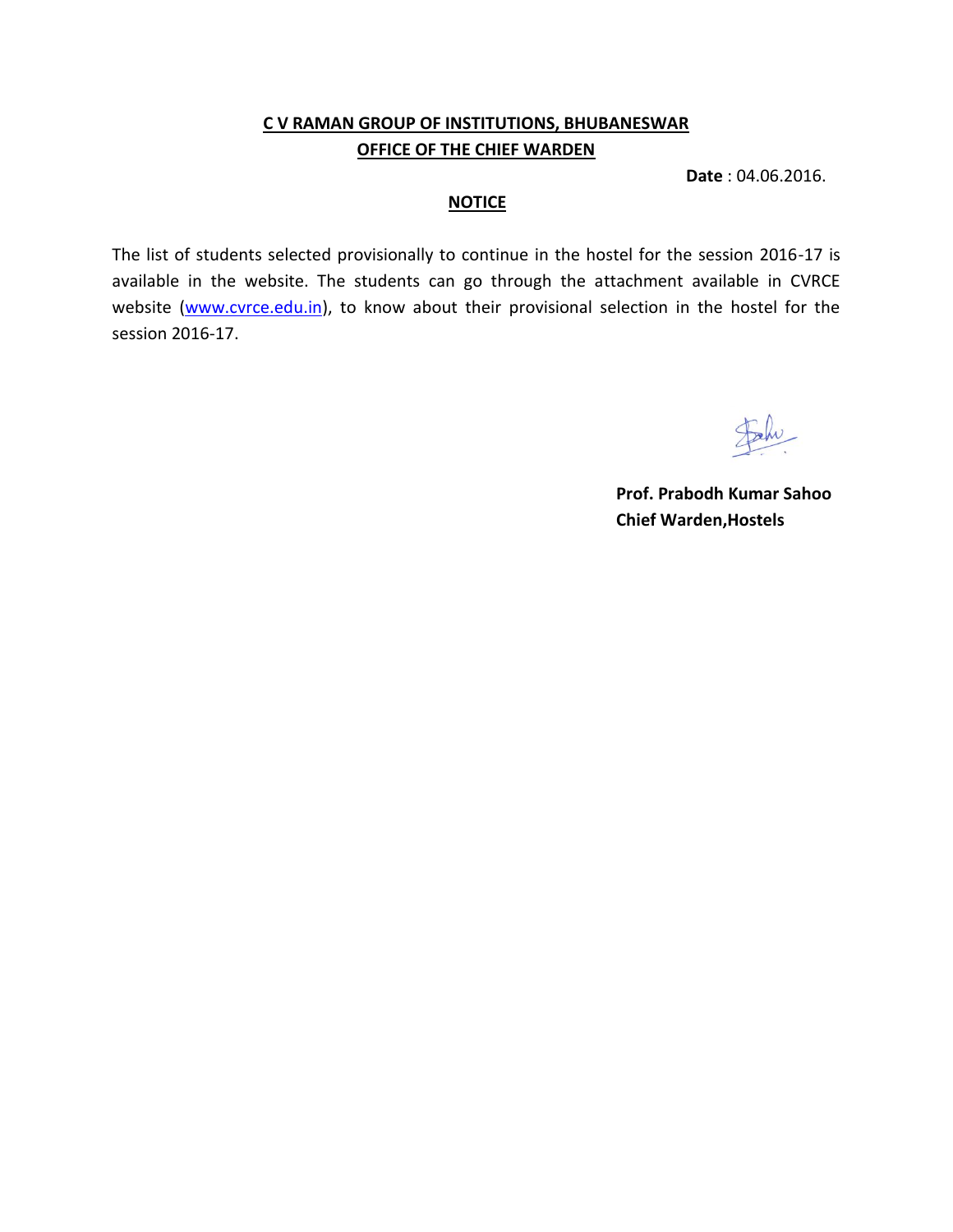| SI<br><b>No</b>         | <b>Name</b>                   | <b>Stream</b> | <b>Branch</b> | Regn No.   |   |
|-------------------------|-------------------------------|---------------|---------------|------------|---|
| $\mathbf{2}$            | <b>BITTU KUMAR YADAV</b>      | <b>B TECH</b> | EE            | EE150109   | U |
| 3                       | <b>BHASKAR CH GARANAYAK</b>   | <b>B TECH</b> | <b>EE</b>     | 1501227374 | U |
| 4                       | <b>SOURASTRA NAYAK</b>        | <b>B TECH</b> | <b>CIVIL</b>  | 1501227245 |   |
| 5                       | <b>SUBHAM SHAW</b>            | <b>B TECH</b> | <b>EE</b>     | 1501227076 |   |
| 6                       | <b>RAJNEESH KUMAR</b>         | <b>B TECH</b> | <b>CSE</b>    | 1501227025 | U |
| $\overline{\mathbf{z}}$ | <b>NITESH KUMAR</b>           | <b>B TECH</b> | IT            | 1501227012 | U |
| 8                       | <b>BALBIR KUMAR HASAN</b>     | <b>B TECH</b> | EE            | 1501227066 | U |
| 9                       | <b>RITESH KUMAR</b>           | <b>B TECH</b> | <b>EE</b>     | 1501227418 |   |
| 10                      | <b>SATYA PRAKASH</b>          | <b>B TECH</b> | EE            | EE150116   | U |
| 11                      | SATYAJIT BEHERA               | <b>B TECH</b> | <b>CIVIL</b>  | CE150007   | U |
| 12                      | <b>V. AJIT RAJU</b>           | <b>B TECH</b> | МE            | ME150002   | U |
| 13                      | ANSHU KUMAR JHA               | <b>B TECH</b> | <b>ME</b>     | 1501227061 | U |
| 14                      | <b>JYOTIRMAYA SAHU</b>        | <b>B TECH</b> | МE            | 1501227707 |   |
| 15                      | <b>CHINMAYA PRASAD BEHERA</b> | <b>B TECH</b> | <b>ME</b>     | 1501227697 | U |
| 16                      | <b>JITU NAYAK</b>             | <b>B TECH</b> | <b>CSE</b>    | 1501227280 |   |
| 17                      | <b>MRUTYUNJAY ACHARYA</b>     | <b>B TECH</b> | <b>CSE</b>    | 1501227289 |   |
| 18                      | ASHISH KUMAR SENAPATI         | <b>B TECH</b> | <b>CSE</b>    | 1501227263 |   |
| 19                      | <b>SIDDHANT ROUTRAY</b>       | <b>B TECH</b> | <b>CSE</b>    | 1501227322 |   |
| 20                      | <b>SOHAM SABYASACHI</b>       | <b>B TECH</b> | <b>CSE</b>    | 1501227326 |   |
| 21                      | <b>ARYA SUMAN PATTNAIK</b>    | <b>B TECH</b> | AEI           | 1501227104 |   |
| 22                      | <b>SOURAV KUMAR SAHOO</b>     | <b>B TECH</b> | EE            | EE150033   |   |
| 23                      | <b>BISWAPRATAP BEHERA</b>     | <b>B TECH</b> | EE            | 1501227378 |   |
| 24                      | <b>AKASH KUMAR SETHY</b>      | <b>B TECH</b> | EE            | 1501227358 |   |
| 25                      | ANSHUMAN MOHAPATRA            | <b>B TECH</b> | <b>CSE</b>    | 1501227257 | U |
| 26                      | <b>DEEPANKAR PRADHAN</b>      | <b>B TECH</b> | <b>ME</b>     | 1501227700 |   |
| 27                      | <b>NABIN KUMAR JEANA</b>      | <b>B TECH</b> | EE            | 1501227400 |   |
| 28                      | <b>AYUSH KUMAR</b>            | <b>B TECH</b> | <b>ME</b>     | 1501227687 |   |
| 29                      | <b>ALOK KUMAR</b>             | <b>B TECH</b> | EE            | EE1500184  |   |
| 30                      | <b>SHUBHAM MAITY</b>          | <b>BTECH</b>  | <b>CSE</b>    | 1501227321 |   |
| 31                      | <b>SAVITABH KUMAR</b>         | <b>BTECH</b>  | <b>ETC</b>    | ET150094   |   |
| 32                      | <b>SANGRAM KESHARI NAYAK</b>  | <b>BTECH</b>  | МE            | 1501227885 |   |
| 33                      | <b>KUNAL KUMAR</b>            | <b>B TECH</b> | <b>ETC</b>    | ET1540087  |   |
| 34                      | <b>SHUBHAM GUPTA</b>          | <b>B TECH</b> | <b>ETC</b>    | ET150096   |   |
| 35                      | <b>PIYUSH KUMAR</b>           | <b>B TECH</b> | <b>ETC</b>    | ET150098   |   |
| 36                      | ASHISH KUMAR PANDA            | <b>BTECH</b>  | МE            | ME150083   |   |
| 37                      | SHUBHAM KUMAR MISHRA          | <b>B TECH</b> | <b>ETC</b>    | ET150101   |   |
| 38                      | <b>ADARSH VERMA</b>           | <b>BTECH</b>  | <b>ETC</b>    | 1501227473 |   |
| 39                      | <b>SONU SOURAV</b>            | <b>B TECH</b> | <b>ETC</b>    | ET150120   |   |
| 40                      | <b>SURYAKANTA</b>             | <b>B TECH</b> | <b>ETC</b>    | ET150083   |   |

# **LIST OF B TECH 1ST YEAR STUDENTS PROMOTED TO 2ND YEAR**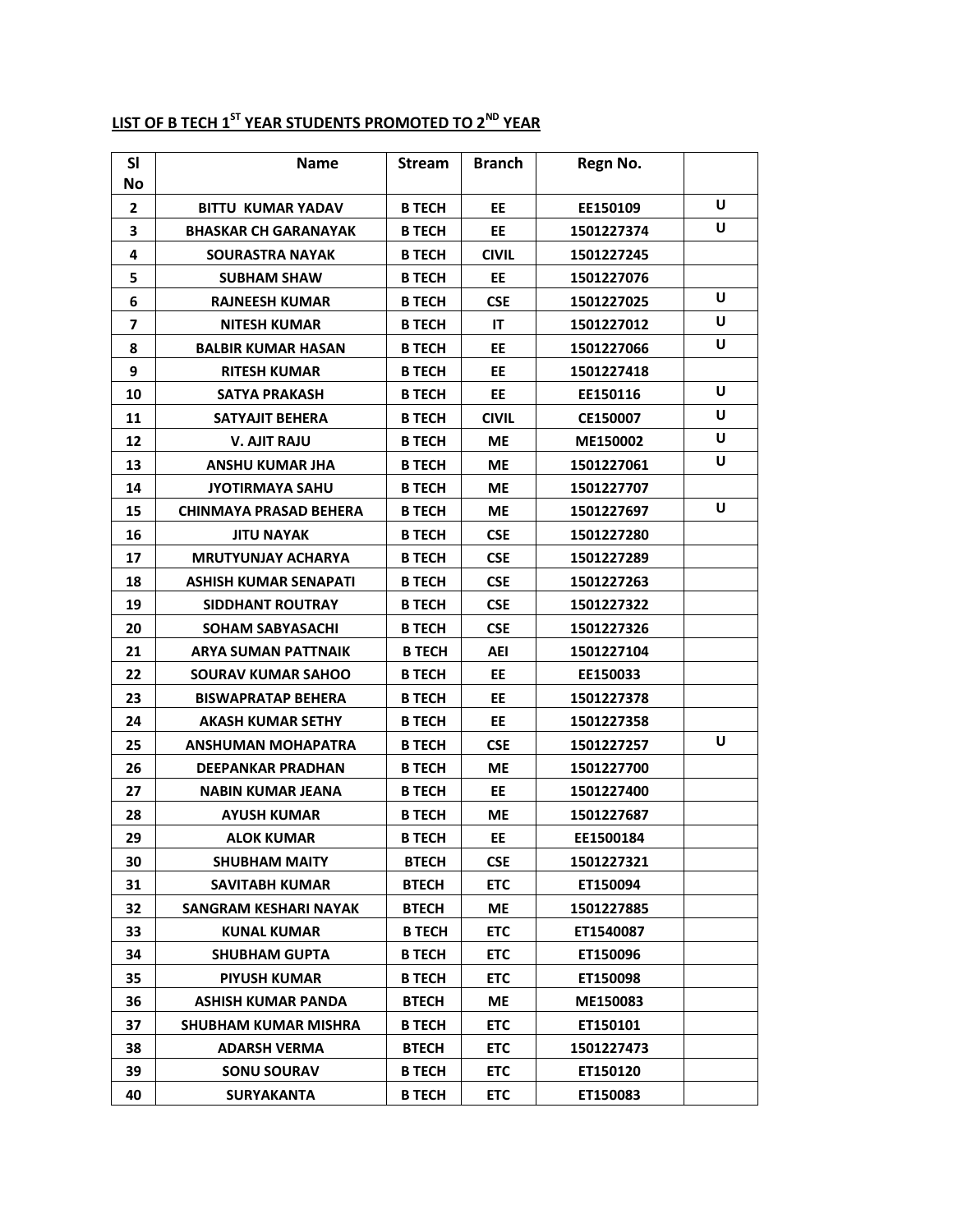| 41 | <b>ABHISHEK KUMAR</b>        | <b>BTECH</b>  | <b>ETC</b>   | ET150090   |   |
|----|------------------------------|---------------|--------------|------------|---|
| 42 | <b>BIBHUDUTTA BISWAL</b>     | <b>B TECH</b> | <b>ME</b>    | 1501227691 | U |
| 43 | <b>NIHAR RANJAN PANDA</b>    | <b>B TECH</b> | <b>ETC</b>   | ET150081   | U |
| 44 | <b>FARHAN ASHRAF</b>         | <b>B TECH</b> | EE           | 1501227798 | U |
| 45 | <b>DIBYAJYOTI PATI</b>       | <b>B TECH</b> | <b>ME</b>    | ME150091   |   |
| 46 | <b>ABHISHEK RANJAN</b>       | <b>B TECH</b> | AEI          | AI150019   | U |
| 47 | <b>GOUTAM KU KUSHWAHA</b>    | <b>B TECH</b> | <b>ME</b>    | ME150231   | U |
| 48 | <b>AMIT KUMAR</b>            | <b>B TECH</b> | <b>ME</b>    | 1501227679 |   |
| 49 | SAKTIPRASAD SAMANTARAY       | <b>B TECH</b> | <b>ME</b>    | 1501227776 |   |
| 50 | SATYA SAURAVA JENA           | <b>B TECH</b> | <b>CIVIL</b> | 1501227223 |   |
| 51 | <b>VIKASH KUMAR</b>          | <b>B TECH</b> | <b>AEI</b>   | 1501227216 | U |
| 52 | <b>SRIJEET PAUL</b>          | <b>B TECH</b> | <b>ETC</b>   | 1501227586 |   |
| 53 | <b>ASHUTOSH KUMAR</b>        | <b>B TECH</b> | <b>EE</b>    | 1501227369 |   |
| 54 | <b>SURAJ KUMAR GUPTA</b>     | <b>B TECH</b> | <b>CIVIL</b> | 1501227084 | U |
| 55 | <b>DIBYAJYOTI DAS</b>        | <b>B TECH</b> | EE           | 1501227385 |   |
| 56 | <b>NITIN KUMAR BHARADWAZ</b> | <b>B TECH</b> | <b>ETC</b>   | ET150149   |   |
| 57 | <b>NISHANTA GOUTAM</b>       | <b>B TECH</b> | IT           | 1501227641 |   |
| 58 | <b>DEEPAK KUMAR BISWAL</b>   | <b>MCA</b>    | <b>MCA</b>   | 1505227006 |   |
|    |                              |               |              |            |   |

#### **LIST OF B TECH 2 ND YEAR STUDENTS PROMOTED TO 3RD YEAR**

| <b>SI</b>               | <b>Name</b>                  | <b>Stream</b> | <b>Branch</b> | Regn No.   |
|-------------------------|------------------------------|---------------|---------------|------------|
| $\mathbf{1}$            | <b>AMAN MAHESHWARI</b>       | <b>B TECH</b> | <b>ME</b>     | 1401227530 |
| $\overline{2}$          | <b>ANKIT SANGHAI</b>         | <b>B TECH</b> | <b>ME</b>     | 1401227539 |
| 3                       | <b>PRATI KUMAR RANA</b>      | <b>B TECH</b> | EE.           | 1401227291 |
| 4                       | <b>AVINASH KUMAR</b>         | <b>B TECH</b> | ME            | 1401227546 |
| 5                       | <b>SHUBHAM KUMAR GUPTA</b>   | <b>B TECH</b> | <b>ETC</b>    | 1401227441 |
| 6                       | <b>MD. SSADIQUE HUSSAIN</b>  | <b>B TECH</b> | <b>ME</b>     | 1401227630 |
| $\overline{\mathbf{z}}$ | <b>MD. WASIM AKRAM</b>       | <b>B TECH</b> | <b>CIVIL</b>  | 1401227075 |
| 8                       | <b>LUCKY KUMAR</b>           | <b>B TECH</b> | <b>CIVIL</b>  | 1401227074 |
| 9                       | YOUGESH CHOUDHARY            | <b>B TECH</b> | <b>CSE</b>    | 1401227232 |
| 10                      | <b>SOURAV ROUL</b>           | <b>B TECH</b> | <b>ME</b>     | 1401227616 |
| 11                      | <b>BIKAS KUMAR PRADHAN</b>   | <b>B TECH</b> | <b>ME</b>     | 1521227065 |
| 12                      | <b>PRABHAT KUMAR JHA</b>     | <b>B TECH</b> | ME            | 1401227081 |
| 13                      | <b>ANUBHAV ACHARYA</b>       | <b>B TECH</b> | <b>ETC</b>    | 1401227364 |
| 14                      | YEDHISTAR, PB                | <b>B TECH</b> | <b>ETC</b>    | 1401227474 |
| 15                      | <b>NITESH KU SINGH</b>       | <b>B TECH</b> | <b>CIVIL</b>  | 1401227078 |
| 16                      | <b>M SIDHANTA SANATANI</b>   | <b>B TECH</b> | <b>ME</b>     | 1401227577 |
| 17                      | <b>RANJAN KUMAR</b>          | <b>B TECH</b> | <b>ETC</b>    | 1401227426 |
| 18                      | <b>UDEEPTA MOHARER</b>       | <b>B TECH</b> | <b>CHEM</b>   | 1401227037 |
| 19                      | <b>RUPESH KUMAR MOHAPTRA</b> | <b>B TECH</b> | <b>CSE</b>    | 1401227193 |
| 20                      | <b>K RAVI</b>                | <b>B TECH</b> | <b>ME</b>     | 1401227695 |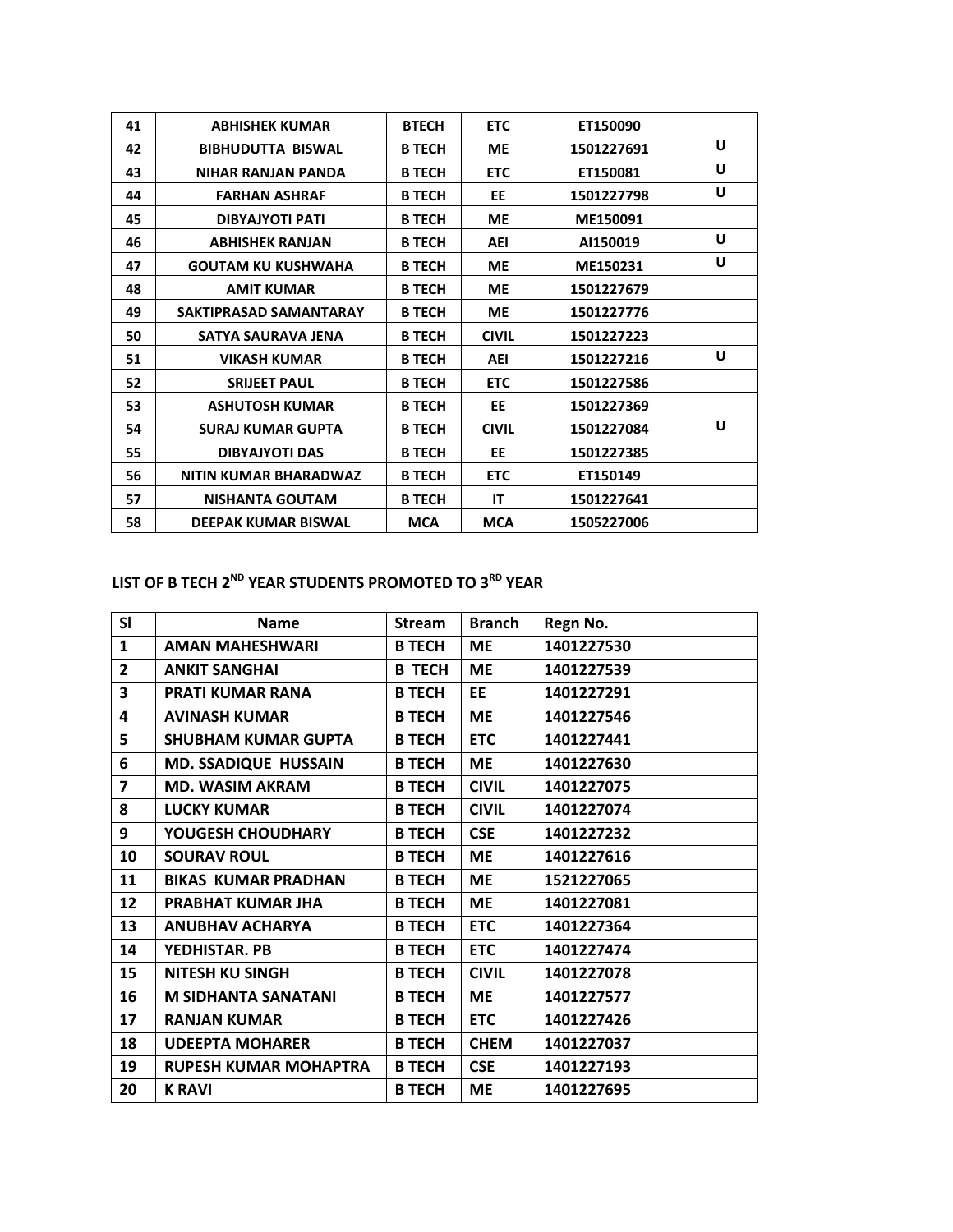| 21 | <b>RAJ KUMAR ASHISH</b>       | <b>B TECH</b> | <b>CIVIL</b> | 1401227087 |   |
|----|-------------------------------|---------------|--------------|------------|---|
| 22 | <b>SUNNEY KUMAR</b>           | <b>B TECH</b> | <b>ETC</b>   | 1401227457 |   |
| 23 | <b>BISWA RANJAN SAHOO</b>     | <b>B TECH</b> | <b>ME</b>    | 1401227555 |   |
| 24 | <b>AURAG NARENDRAJITSINGH</b> | <b>B TECH</b> | <b>EE</b>    | 1401227250 |   |
| 25 | <b>SAMIR RANJAN PADHY</b>     | <b>B TECH</b> | <b>CIVIL</b> | 1401227101 |   |
| 26 | <b>ABHISHEK MISHRA</b>        | <b>B TECH</b> | EE           | 1401227633 |   |
| 27 | <b>KUNDAN KRISHNAN</b>        | <b>B TECH</b> | EE           | 1401227278 |   |
| 28 | <b>MRUNMAYARUDRAVISEK</b>     | <b>B TECH</b> | EE           | 1401227284 |   |
|    | <b>NAYAK</b>                  |               |              |            |   |
| 29 | <b>BHABANI SHANKAR DASH</b>   | <b>B TECH</b> | <b>CSE</b>   | 1401227151 |   |
| 30 | <b>NEERAJ KUMAR</b>           | <b>B TECH</b> | <b>ME</b>    | 1401227585 |   |
| 31 | <b>SUBHASIS PANDA</b>         | <b>B TECH</b> | <b>ME</b>    | 1401227715 |   |
| 32 | <b>ANSHUMAN MOHAPATRA</b>     | <b>B TECH</b> | <b>CIVIL</b> | 1401227051 |   |
| 33 | <b>AADARSH AASHESH</b>        | <b>B TECH</b> | <b>ETC</b>   | 1401227760 |   |
| 34 | <b>UJJWAL KANT</b>            | <b>B TECH</b> | <b>CIVIL</b> | 1401227736 | U |
| 35 | <b>PRAGADA SAGAR</b>          | <b>B TECH</b> | <b>CSE</b>   | 1401227181 | U |
| 36 | <b>ASHISH KU ACHARYA</b>      | <b>B TECH</b> | <b>CIVIL</b> | 1401227738 | U |
| 37 | <b>ABHISHEK SHAW</b>          | <b>B TECH</b> | <b>CSE</b>   | 1401227142 | U |
| 38 | <b>ANSHUMAN MOHAPATRA</b>     | <b>B TECH</b> | <b>CIVIL</b> | 1401227050 |   |
| 39 | <b>SAMBEET KU PANDA</b>       | <b>B TECH</b> | <b>CIVIL</b> | 1401227097 |   |
| 40 | <b>SUMIT SWAIN</b>            | <b>B TECH</b> | <b>AEI</b>   | 1401227013 |   |
| 41 | <b>PREM KISHAN MISHRA</b>     | <b>B TECH</b> | <b>CSE</b>   | 1401227184 |   |
| 42 | <b>RAJESH KUMAR PRADHAN</b>   | <b>B TECH</b> | <b>ME</b>    | 1521227075 |   |
| 43 | <b>SWAGAT NAYAK</b>           | <b>B TECH</b> | <b>ME</b>    | 1521227082 | U |
|    |                               |               |              |            |   |

## **LIST OF B TECH 3 RD YEAR STUDENTS PROMOTED TO 4TH YEAR**

| <b>SI</b>               | <b>Name</b>                  | <b>Stream</b> | <b>Branch</b> | Regn No.   |
|-------------------------|------------------------------|---------------|---------------|------------|
| 1                       | <b>B. PUSPAK KUMAR</b>       | <b>B TECH</b> | <b>ME</b>     | 1301227189 |
| $\overline{2}$          | <b>SAGAR PATEL</b>           | <b>B TECH</b> | <b>ME</b>     | 1301227428 |
| $\overline{\mathbf{3}}$ | <b>AMLAN KAR</b>             | <b>B TECH</b> | <b>ME</b>     | 1301227243 |
| 4                       | <b>SOUMYA RANJAN SAHOO</b>   | <b>B TECH</b> | <b>ME</b>     | 1301227538 |
| 5                       | <b>PANKAJ KUMAR SUMAN</b>    | <b>B TECH</b> | <b>CIVIL</b>  | 1301227738 |
| 6                       | <b>AVINASH KUMAR</b>         | <b>B TECH</b> | <b>ME</b>     | 1301227509 |
| $\overline{\mathbf{z}}$ | <b>KUMAR SUDHANSU SEKHER</b> | <b>B TECH</b> | <b>AEI</b>    | 1301227130 |
| 8                       | SATYANARAYANA PATI           | <b>B TECH</b> | <b>ME</b>     | 1421227069 |
| 9                       | <b>VISHAL ROUTRAY</b>        | <b>B TECH</b> | <b>CSE</b>    | 1301227459 |
| 10                      | <b>GYANA RANJAN SWAIN</b>    | <b>B TECH</b> | <b>ME</b>     | 1301227271 |
| 11                      | <b>ASHIS PARIDA</b>          | <b>B TECH</b> | <b>CIVIL</b>  | 1301227800 |
| 12                      | <b>BIBHAS MOHANTA</b>        | <b>B TECH</b> | <b>ME</b>     | 1301227861 |
| 13                      | <b>BIJAYA BEHERA</b>         | <b>B TECH</b> | <b>ME</b>     | 1301227851 |